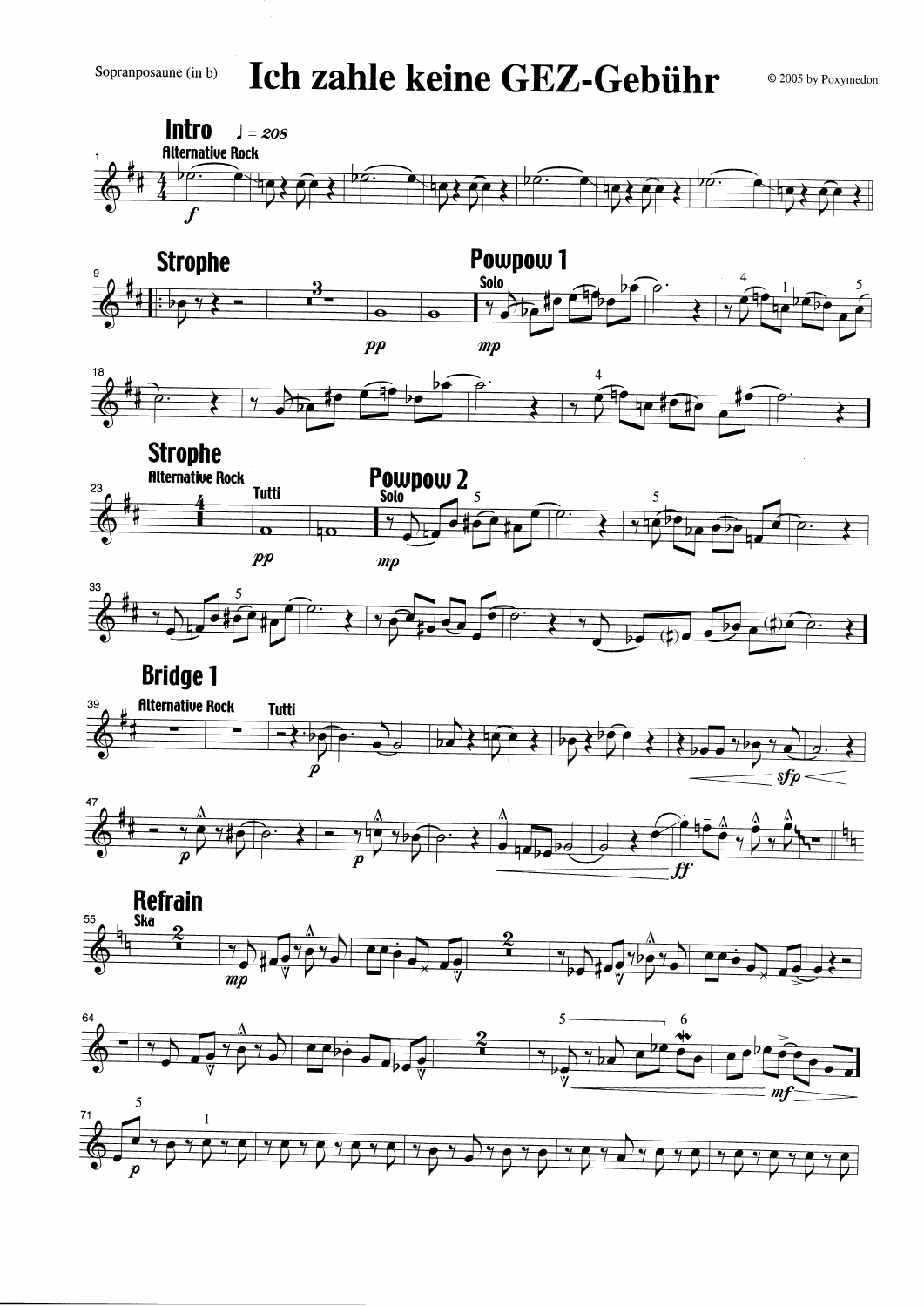













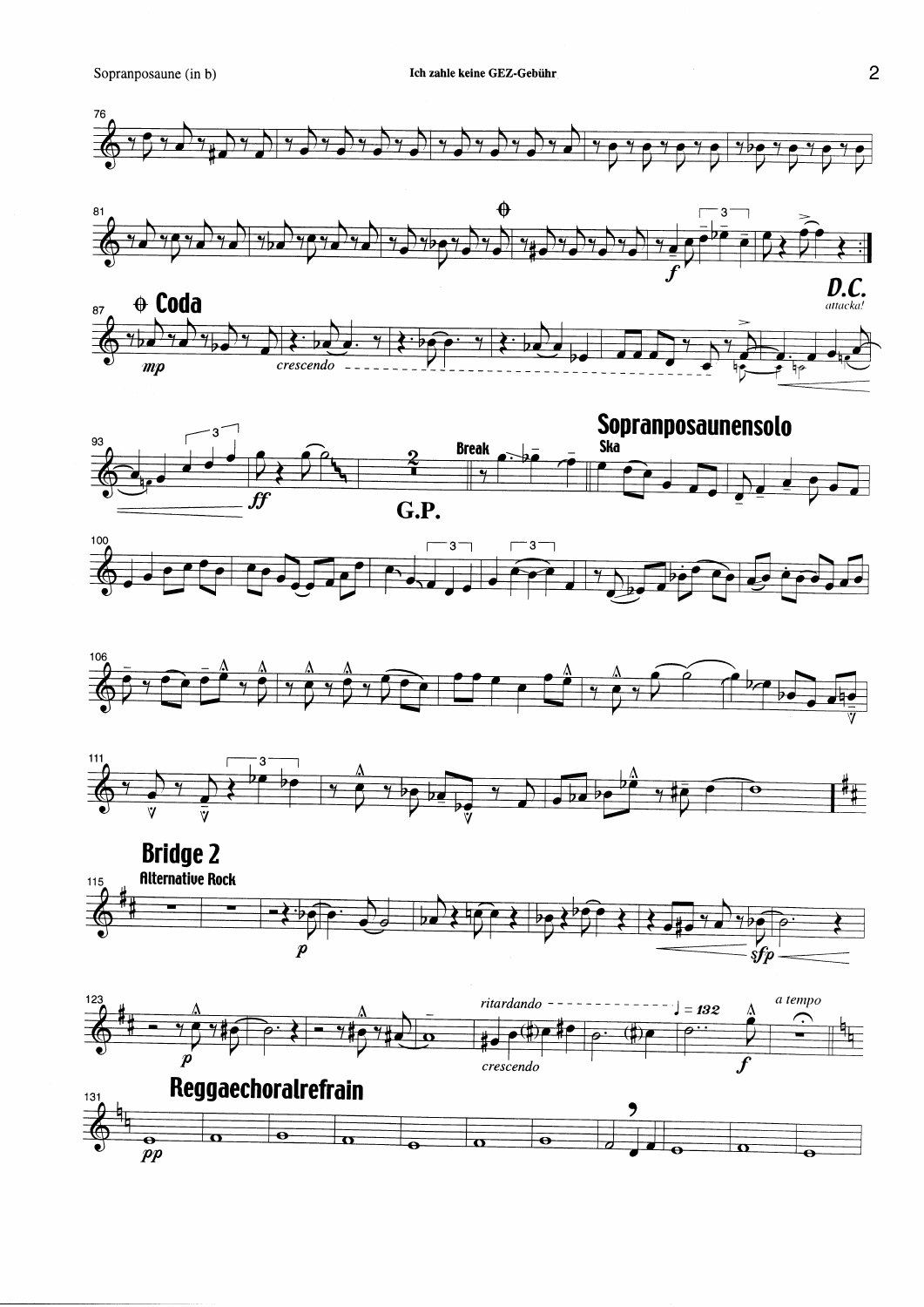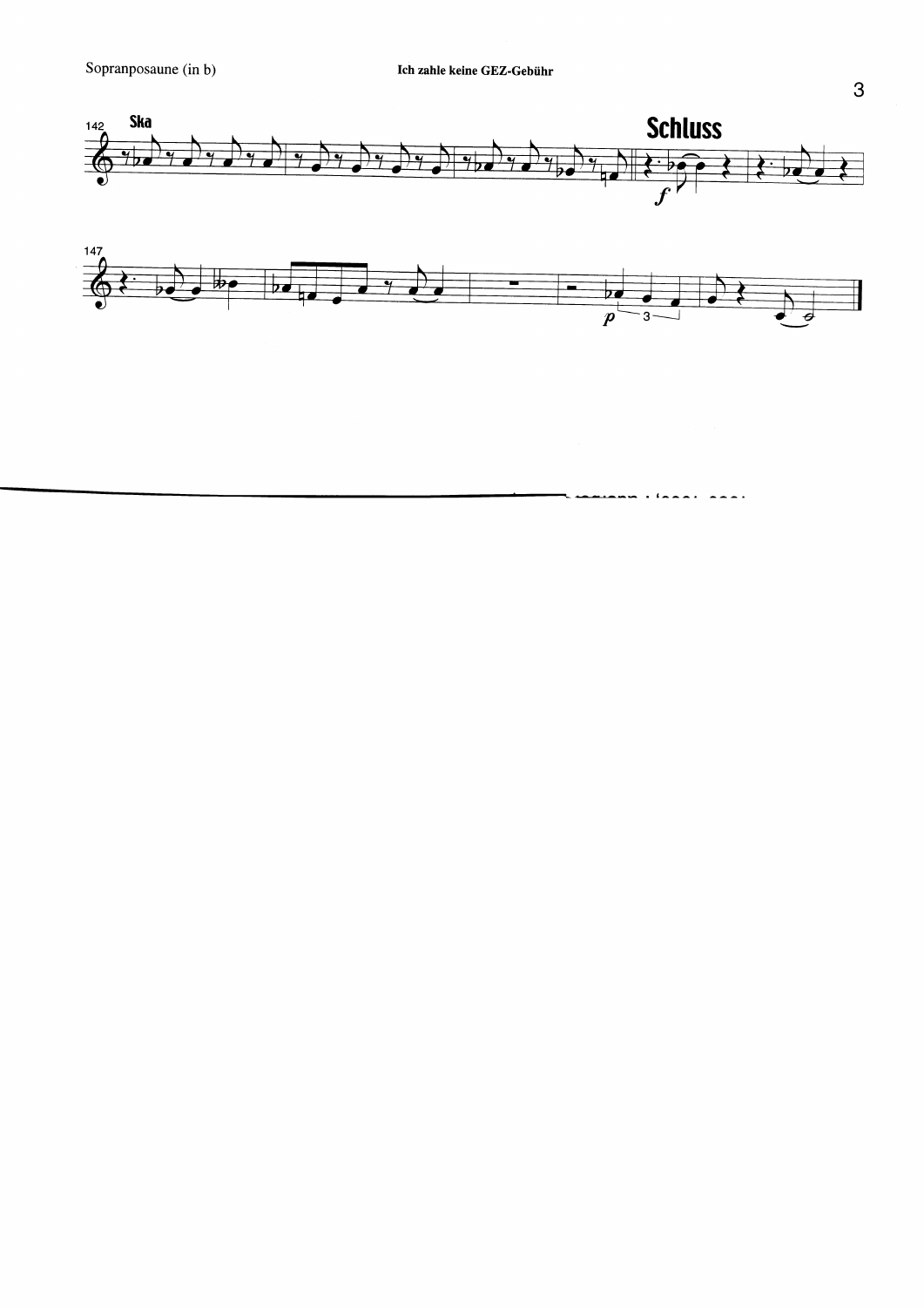$\odot$  Poxymedon 2006













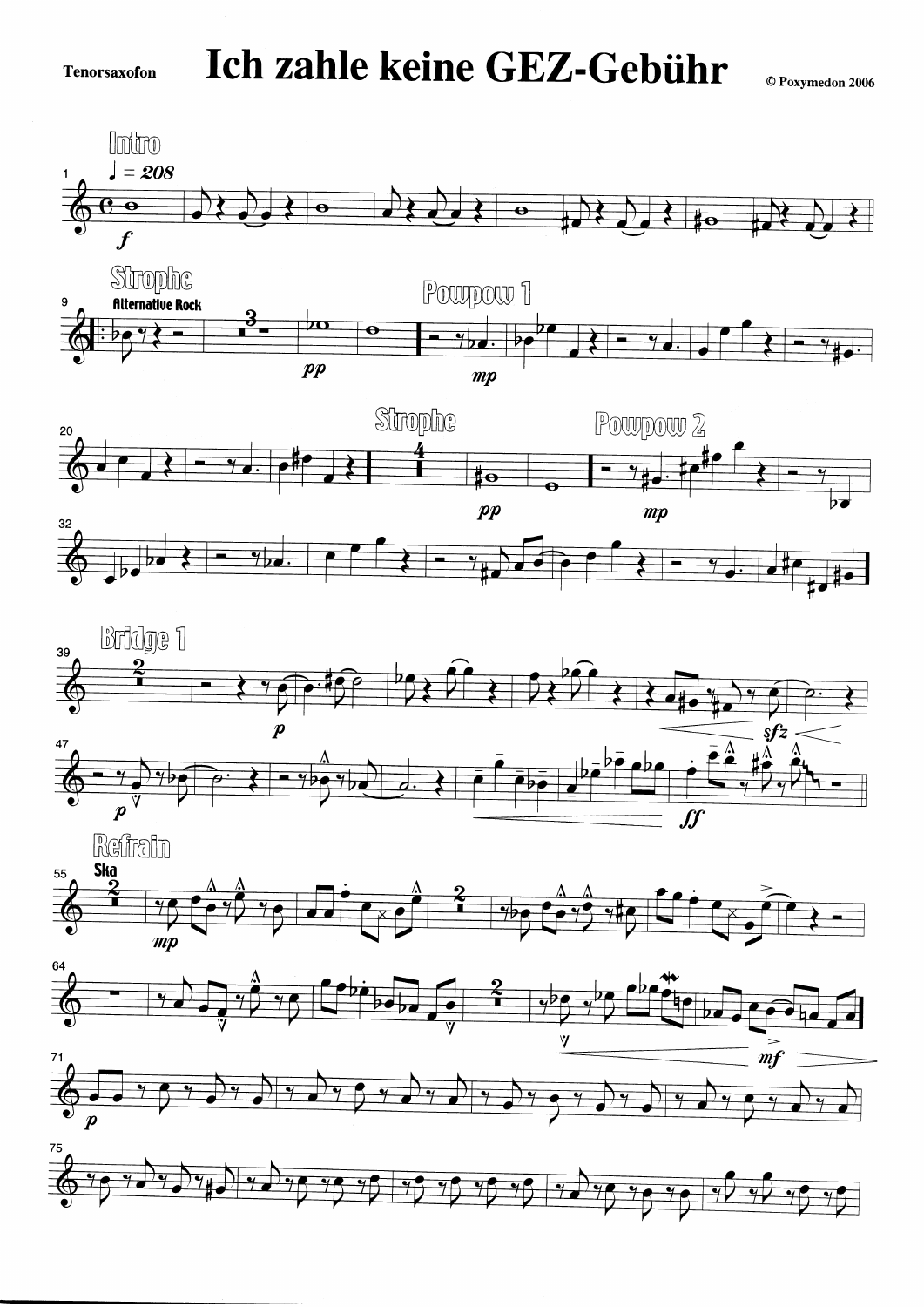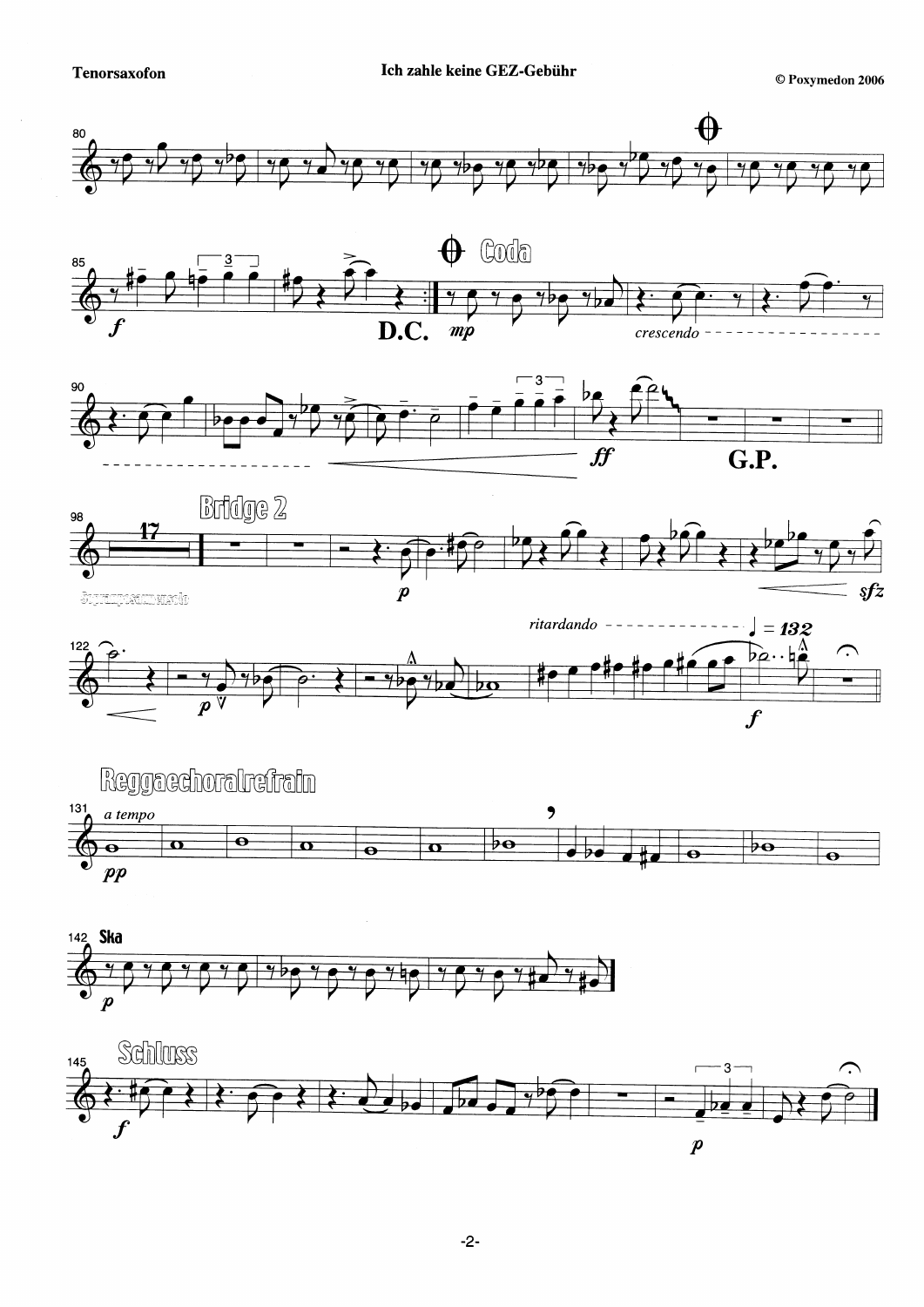

 $\cdot$